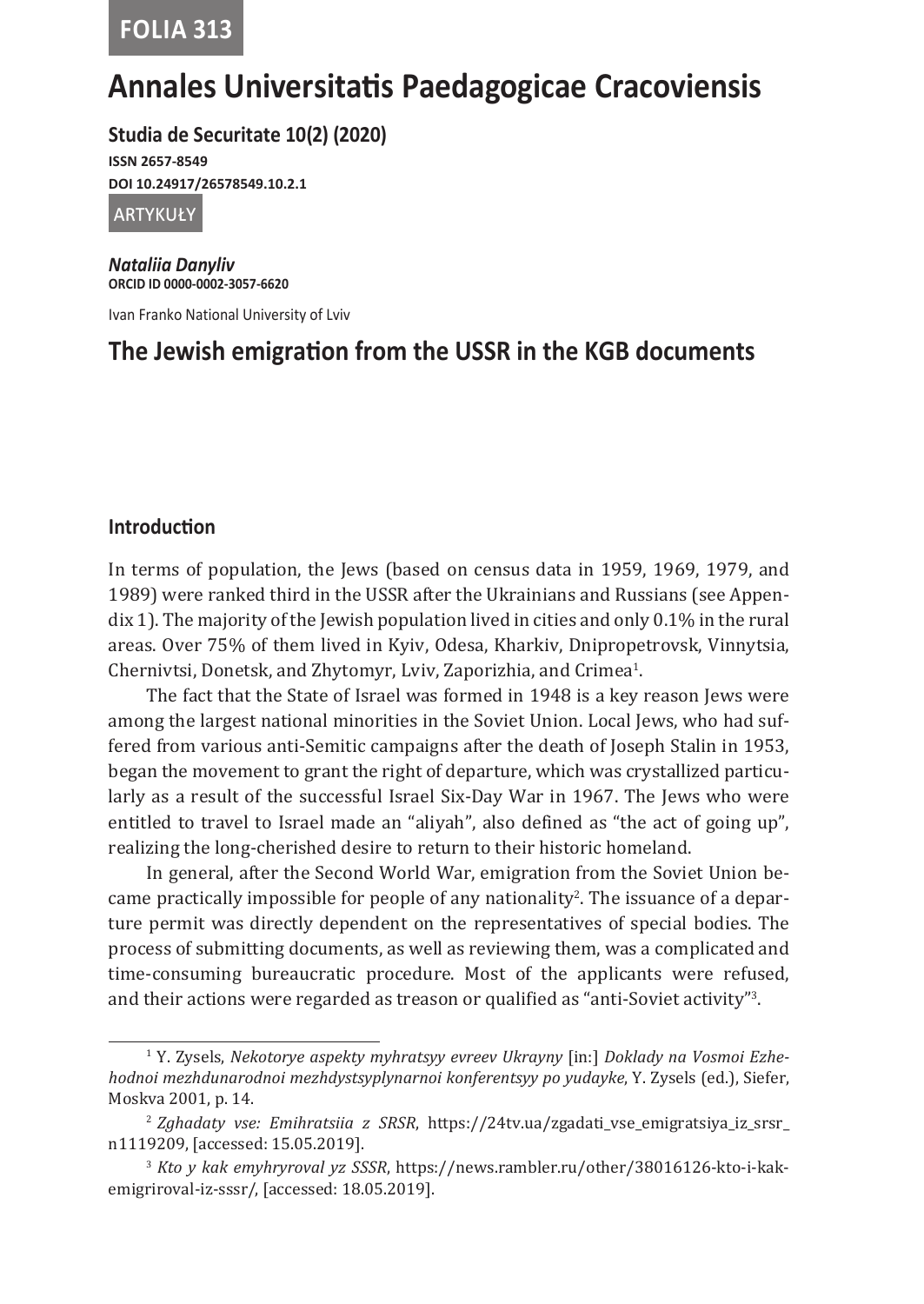# **The reaction of the Soviet authorities to the "application to leave"**

The situation surrounding the emigration issue was, on the one hand, quite blurred, because the Soviet Union did not approve a single legal framework by which the issue could be resolved, and, on the other hand, overly aggravated, as a large number of people, in particular, the Jews, wanted to leave but could not do so. Yet Alexey Kosigin testified in his speech in Paris, 1966, to "the USSR's readiness to allow family reunification". In 1969, those words were backed up by an official document on the "quota for departure<sup>"4</sup>.

In theory, the "application to leave" was not a crime under Soviet law<sup>5</sup>. The Soviet Union was bound by a system of international law® that declared that "every per<mark>-</mark> son had the right to leave any country, including his own"'. However, even though the quotas were fixed, the Soviet party nomenclature did not allow the general emigration. Only the Jewish, German, and Armenian ethnic minorities could leave the territory of the Soviet Union<sup>s</sup>. These nationalities were allowed to leave for repatriation, that is, to return to their historical homeland, provided that their relatives resided there<sup>9</sup>.

In 1965–1969, 10,899 thousand people repatriated to Israel from the Soviet Union (3,500–4,000 from Ukraine). Of those who first flew to the United States in 1965–1969, there were only 368 people (about 150 from Ukraine) $10$ .

The largest number of applications for departure to Israel came from the following territories of the USSR: Transcarpathian, Chernivtsi, Lviv, Odesa, Kyiv, Ivano- -Frankivsk, Vinnytsia, and Kharkiv. For example, in two years (1969–1970), the percentage of the total in these areas reached the limit of 96.9%11.

The Soviet authorities were not interested in such a large number of applicants for departure. Therefore, they tried to damage the process in various ways. At the outset, the applicants were unexpectedly intimidated or harassed. For example, on the evening of the day when a resident of Kyiv S. Shmurak applied for a visa, he was stopped at his house by an unknown man shouting: "You throw it! I know you! I'll show you!". He started waving his hands in front of S. Shmurak, but suddenly two

<sup>6</sup> In 1968, a Declaration of Human Rights was signed by the Soviet Union.

<sup>7</sup>S. Rutland, *Conflicting Visions…*, op. cit., p. 225.

<sup>8</sup>G. Beyer, *The Evolving United States response to Soviet Jewish Emigration*, "Journal of Palestine Studies" 1991, Vol. 21, No. 1, p. 142.

9 Y. Kosharovskyi, *My snova evrey. Ocherky po ystoryy syonystskoho dvyzhenyia v Sovetskom Soiuze*, Yzrayl, Yerusalym 2007, p. 187.

<sup>10</sup> Y. Zysels, *Nekotorye aspekty myhratsyy evreev Ukrayny...*, op. cit., p. 34.

11 Dokumenty KDB pry RM URSR do TsK KPU shchodo potochnoi operatyvnoi obstanovky, diialnosti sionistiv…, 4.07.1976–2.09.1976, HDA SBU, f. 16, op. 1, spr. 1108, ark. 163.

<sup>4</sup>S. Rutland, *Conflicting Visions: Debates Relating to Soviet Jewish Emigration in the Global Arena*, "East European Jewish Affairs" 2017, No. 47, p. 225.

<sup>&</sup>lt;sup>5</sup> J. Evrard, *Human Rights in the Soviet Union: The Policy of Dissimulation*, "DePaul Law Review" 1980, Vol. 29, No. 3, p. 835, http://via.library.depaul.edu/cgi/viewcontent.cgi?article=2439&context=law-review, [accessed: 7.11.2018].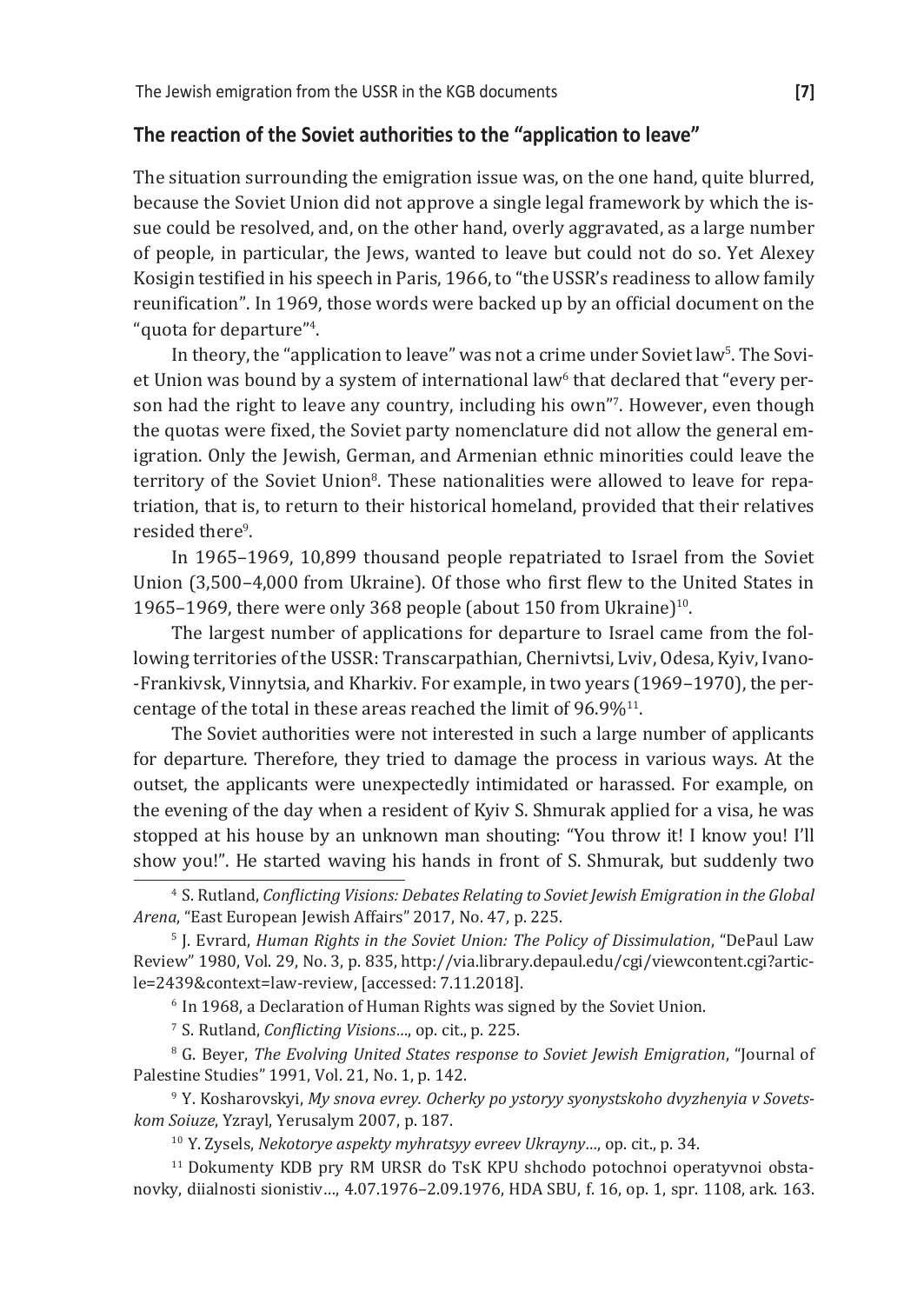policemen appeared who drove the victim to the detention centers, and two days later, he was sentenced to fifteen days for "disorderly conduct" for "trying to beat Yampilsky citizen"12. A similar situation occurred on October 5, 1971, with R. Rosenblum, who returned home after applying for a departure. A woman climbed into the elevator to her apartment, but an unknown man, who sat down with her, began threatening with a knife attached to her throat, saying: "Jewish muzzle, Israel wanted!"13.

A simple scare, or jail time of fifteen days, was not the only punishment applied to the applicants. Some of them were imprisoned for a long period. For example, on December 1, 1970, R. Palatnyk was arrested in Odessa for trying to find his relatives in Israel. After a search of the apartment, a typewriter and collections of some poems were found and removed. She was imprisoned for two years for defamation of the Soviet state and public order<sup>14</sup>.

The day after I. Borisov, together with his wife, visited the Leningrad Visas and Registration Departments (farther  $-$  DVAR)<sup>15</sup>, another suspicious event occurred. The couple was returning by train when suddenly, in the same train car, they met three drunk passengers shouting about how they "Hated Jews; as if they had all been beaten and cut". A dispute broke out between the drunken company and I. Borisov. Finally, in December 1970, a court was held in the village of Toksovo in the Leningrad region, in which I. Borisov was found to be the sole culprit of the incident and sentenced to three years in prison $16$ .

# **Application for departure or workplace?**

While the Soviet authorities used simulated situations to provoke and later prosecute one person after another, they also used more practical methods to cope with unbearable conditions in the workplace, university, or school. Illegal dismissal from work was practiced most often. Thus, in September 1970, A. Reichman, a biophysicist and the head of the laboratory at the hospital in Berezivka, Odessa region, not only received a refusal to leave but also lost his job, which made him have to work as a loader. A similar situation occurred in 1971 with V. Gauhman, a candidate of the physical sciences of the Moscow Civil Engineering Institute. After he applied for an Israeli visa, his colleagues condemned him for "an act incompatible with the high rank of a university teacher". Similar criticisms from the local vocational school were given to Leningrad's O. Hittelson in 1970: "a cunning careerist who defrauded the confidence of the Soviet people and went to the side of the Israeli camp with a strangler of the freedom and independence of the Arab peoples"<sup>17</sup>.

<sup>&</sup>lt;sup>12</sup> "Khronyka Tekushchykh Sobytyi", Vyp. 17., http://hts.memo.ru, [accessed: 7.02.2019].

 $13$  Ibidem, Vyp. 23.

 $14$  Ibidem, Vyp. 17.

<sup>&</sup>lt;sup>15</sup> The official structure for applying for departure.

<sup>16</sup>"Khronyka Tekushchykh Sobytyi", Vyp. 17., http://hts.memo.ru, [accessed: 7.02.2019].

<sup>17</sup> Ibidem, Vyp. 18.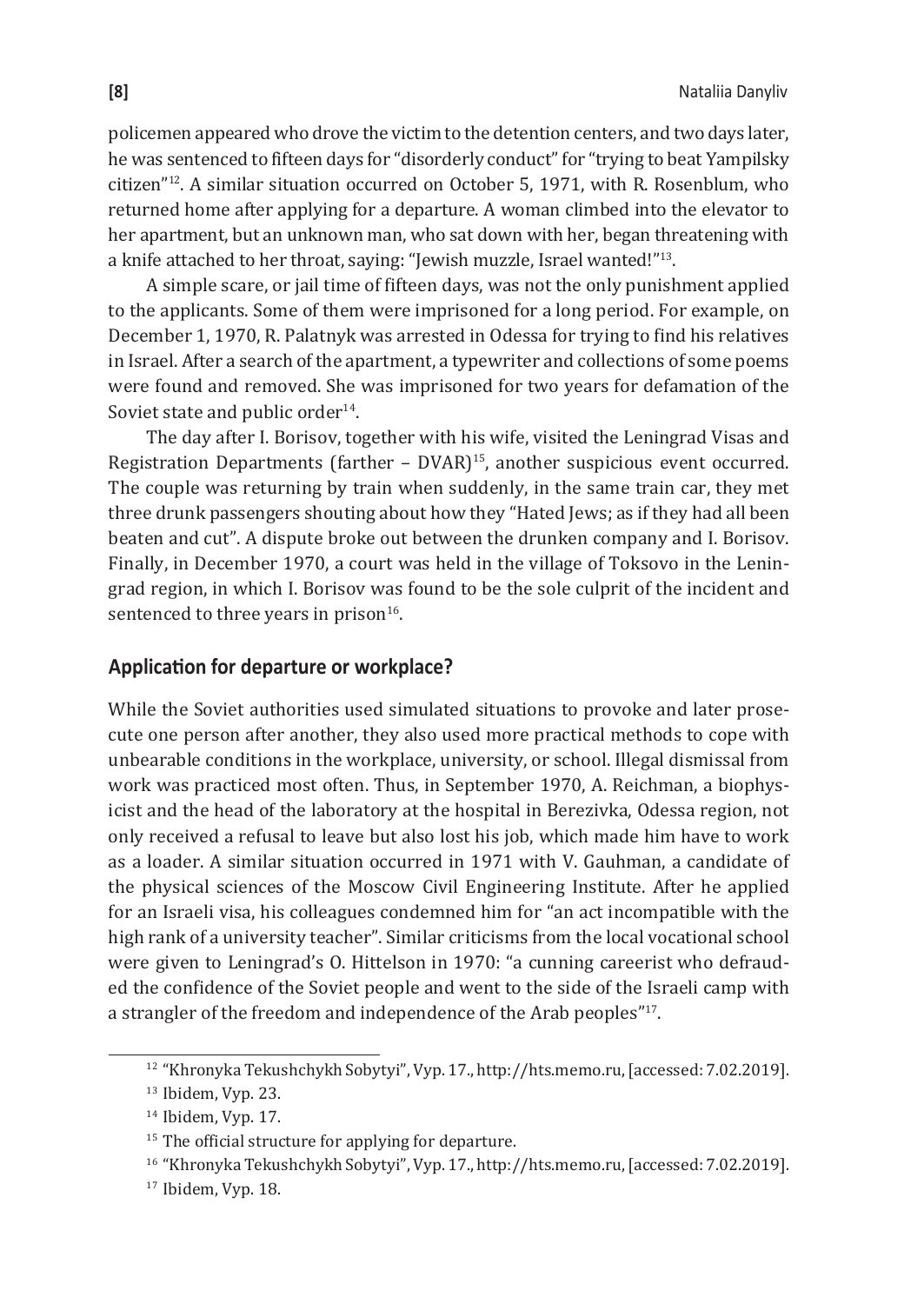In some cases, an applicant got a visa after the first application. B. Schein, for example, in response to a meeting of the Faculty Competition Committee stating that he would no longer be able to hold the post of associate professor of the geometry department of Saratov University because he intended to leave for Israel, appealed to the Helsinki Act of 1975. By signing this, the Soviet authorities had committed themselves to uphold fundamental rights and freedoms. In the end, he got permission to leave<sup>18</sup>.

After the date of the visa application, the employed person was completely dependent on his colleagues. The authorities got even through all those who abstained or voted against the resolution to dismiss the applicant. For example, while discussing a resolution to exclude V. Godyak, a senior researcher from the electronics department of the Physics Department of Moscow State University, from the union, out of sixty-three people attending the meeting, only one person voted against this and three abstained. The letters were sent to the bureau for "processing". One of the attendees, a post-graduate student, deferred his thesis. Another employee of the department who voted "against" was regularly summoned to the trade union committee for talks, and the defense of her husband's doctoral dissertation, who also worked at the Faculty of Physics, was postponed. The certificate from V. Godyak's workplace was issued only after repeated appeals to the Moscow State University Rectorate and the Leninsky District Committee. A similar situation occurred with L. Wild, who also worked at this department<sup>19</sup>.

Yet, applicants were not always fired from their jobs. In some cases, they managed to preserve their employment. However, after a certain period, many people left on their own initiative. Due to the creation of unbearable conditions at work, J. Begun, a Candidate of Technical Sciences, V. Slepak, the leading engineer of the Institute of Organic Chemistry of the USSR Academy of Sciences, L. Milyavska, a lecturer, I. Korenfeld and V. Polish, engineers, R. Rosenblum, a translator, and others quit by their own volition<sup>20</sup>.

Still, the request to leave often entailed dismissal from the previous job or transfer to a low-paying position; otherwise, the person could be accused of being a "parasite"21. Someone might be assigned a position as a postman or a janitor, and M. Dorfman, for example, worked three jobs as "a nurse in a polyclinic, a massage therapist, and collected breast milk from donors in the orphanage"22. L. Stonov worked writing articles in scientific journals, using a pseudonym: "And then my acquaintance researchers, gave money for it"23.

<sup>&</sup>lt;sup>18</sup> Ibidem, Vyp. 54.

 $19$  Ibidem.

<sup>&</sup>lt;sup>20</sup> Ibidem, Vyp. 23.

<sup>&</sup>lt;sup>21</sup> Leonid Stonov (1932 r. n.), zapysala Nataliia Danyliv, 3 sichnia 2018 r.

<sup>&</sup>lt;sup>22</sup> Mykhailo Dorfman (1954 r. n.), zapysala Nataliia Danyliv, 18 kvitnia 2018 r.

<sup>23</sup> Leonid Stonov (1932 r. n.), zapysala Nataliia Danyliv, 3 sichnia 2018 r.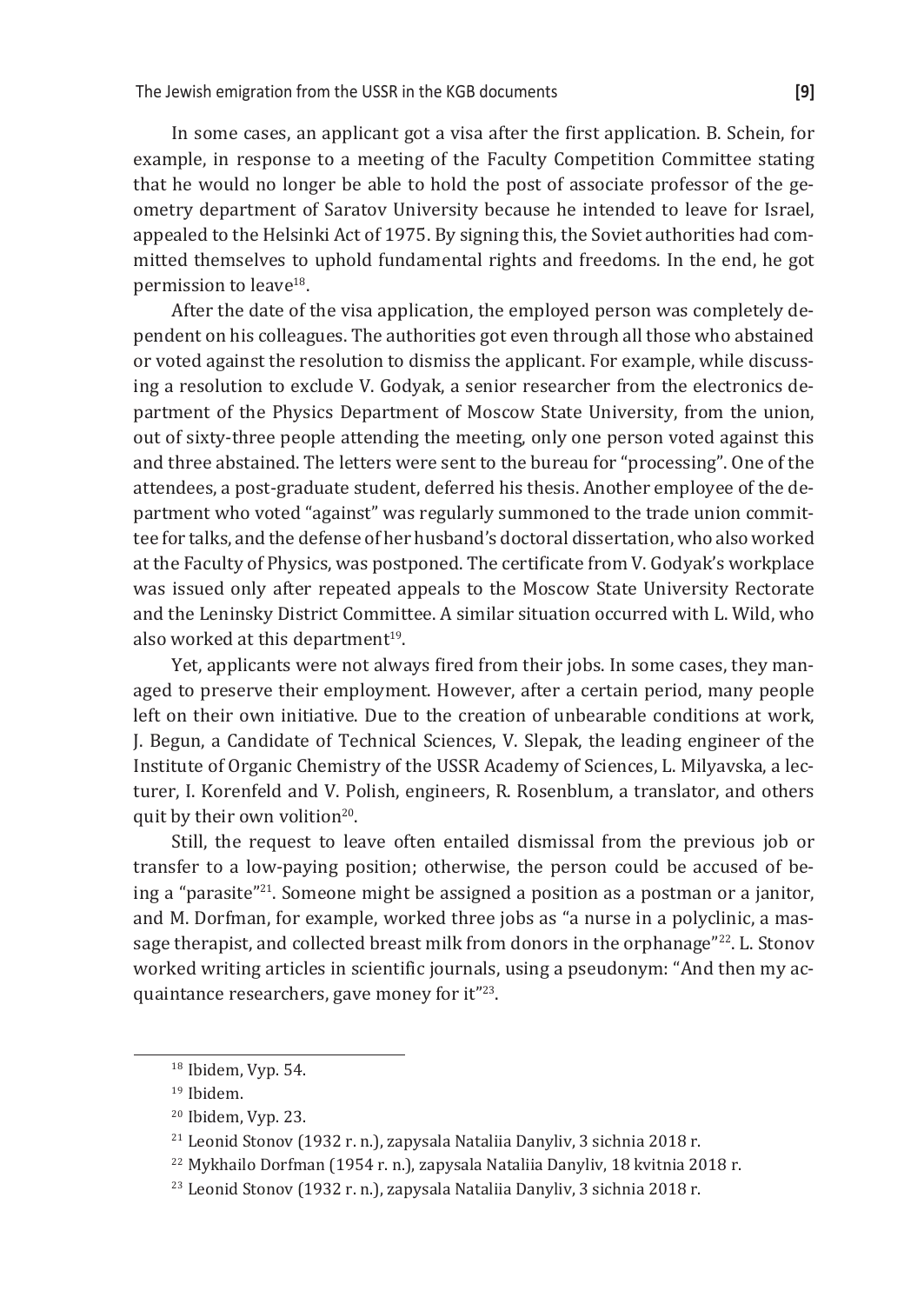It was not only the Jews who were employed but also young people who had attended higher education who were subjected to discrimination. When estimating the character of A. Kleer, who was a student of the October Revolution Music-Pedagogical College, at the Komsomol meeting of the course, the participants exclaimed: "You must hang … you must kill" after her parents submitted papers for departure $24$ .

B. Kalendariev's difficulties rose immediately after he submitted his request for departure in 1973. Initially, he was removed from his studies at the military department, and as a result, he was deprived of a scholarship at the Kalinin Leningrad Polytechnic Institute and later expelled<sup>25</sup>.

Young male applicants had to enlist in the army after being expelled from the university. However, military service could have been a direct reason for refusing permission to leave because of the possession of "military secrets". A similar situation happened with L. Kolchinsky: in 1968, he was expelled from the ninth class for his speeches in defense of Sinyavsky and Daniel, as well as against the introduction of troops into the Czechoslovak Republic<sup>26</sup>. After reaching the age of majority, he received a summons to the army. Fifty Moscow and Kharkiv Jews appealed to the Presidium of the Supreme Soviet of the USSR and the Ministry of Foreign Affairs of the USSR to request that L. Kolchinsky be able to go to Israel. Eventually, after a brief period of service in the army, L. Kolchinsky left for Israel<sup>27</sup>.

The entire family of Doctor Y. Nudelman was subjected to anti-Semitic attacks. He held a meeting at the school where his daughter Anna studied, after which she was expelled from the Komsomol. Later, the girl's classmates came to their house, chanting "Yid, get in Israel!"28. L. Varwak almost lost her parental rights because "leaving Israel is contrary to the interests of her children". Subsequently, the woman was registered with the district psychiatric dispensary for being found by the Board of Trustees in the Children's Room with a Bible29.

The Soviet authorities made no exceptions for peasants. In December 1977, at the meeting of the collective farm "Russia" of the Talovsky district of the Voronezh region, four Matveev families' requests to leave the collective farm and apply for a visa to Israel was denied. The explanation was honestly objective: "If you were a pensioner, we would have let you go, in another case – who would work?"30. Famous figures of the Soviet Union did not have special privileges: A. Yoshpe and

30 Ibidem, Vyp. 51.

<sup>&</sup>lt;sup>24</sup> "Khronyka Tekushchykh Sobytyi", Vyp. 23., http://hts.memo.ru, [accessed: 7.02.2019].

 $25$  Ibidem, Vyp. 53.

<sup>26</sup> Dokumenty KDB pry RM URSR do TsK KPU shchodo potochnoi operatyvnoi obstanovky, antyradianskykh proiaviv…, 14.03.1971–31.03.1971, HDA SBU, f. 16, op. 1, spr. 1013, ark. 317.

<sup>&</sup>lt;sup>27</sup> "Khronyka Tekushchykh Sobytyi", Vyp. 18., http://hts.memo.ru, [accessed: 7.02.2019].

<sup>&</sup>lt;sup>28</sup> Ibidem, Vyp. 23.

 $29$  Ibidem, Vyp. 57.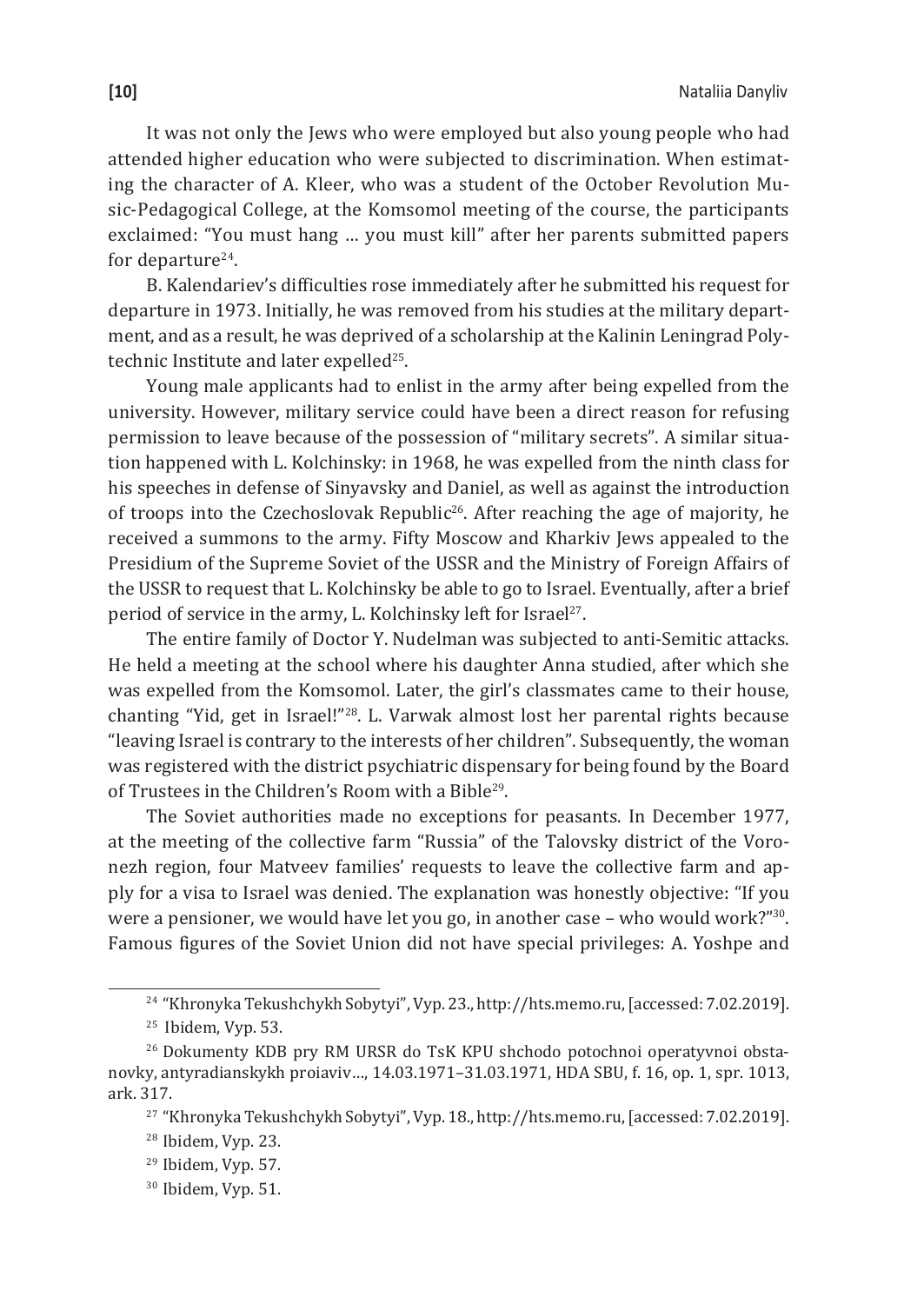C. Rahim, pop singers and honored artists of the USSR, who applied for a visa to Israel, were forbidden to continue performing<sup>31</sup>.

# **If permission is given: Nuances in preparation for departure**

The number of applicants increased despite the permanent persecution. Following the end of the Six-Day War in 1967 and Israel's victory over the Arab countries, the applicants began to use all kinds of manipulation. Since only those who had relatives in Israel could obtain permission to leave, some Jews simply invented them. The special invitation could have come from a stranger who only seemed to be in a family relationship with the applicant. As a rule, this kind of cheating was revealed by the Soviet authorities, and the chances of leaving were non-existent. Sometimes, the "Israeli challenges" did not always reach potential applicants. E. Seve received his document after the third attempt and his acquaintances after the fifth $32$ .

After completing and submitting the entire package of documents for departure, which included an invitation from relatives, references from the place of work/ study, and a personal application, it was necessary to wait for a decision from the local DVAR. Only a few were issued without delay and difficulties. For some, success came by chance, and others took the situation into their own hands, using every possible means. For example, in 1970, the Kabak family from Odessa tried to leave for Israel. A positive answer was not delayed after Ya. Kabakov's wife, Basya, shouted at the local DVAR that she would commit suicide if their application was refused. Interestingly, they only stayed in Israel for a year, after which point, they moved to Vienna, where they asked to return to the Soviet Union<sup>33</sup>.

From time to time, the matters of departure were reviewed. Most often, and most quickly, visas were issued to Jews who did not pose a threat to the Soviet regime but wished to return to their homeland under the influence of romanticized ideas. The second category included the leaders of the Zionist groups, which the KGB tried to get rid of as soon as possible. For example, after several refusals, B. Katsov was granted permission to leave, and his threats to start a hunger strike were meaningless<sup>34</sup>.

Jews who had permission to leave were deprived of their Soviet citizenship (instead of being able to obtain an Israeli passport at the Holland Embassy of Moscow) and instead received a short period, on average five to ten days, to gather their belongings and leave the Soviet Union<sup>35</sup>. Such a short term was given deliberately.

 $31$  Ibidem, Vyp. 61.

<sup>32</sup>E. Sevela, *Vozrast Khrysta*, Khranytel, Moskva 2007, p. 172.

<sup>&</sup>lt;sup>33</sup> Dokumenty KDB pry RM URSR do TsK KPU shchodo diialnosti sionistiv..., 10.02.1971-13.03.1971, HDA SBU, f. 16, op. 1, spr. 1011, ark. 115

<sup>34</sup> Dokumenty KDB pry RM URSR do TsK KPU shchodo potochnoi operatyvnoi obstanovky, diialnosti sionistiv…, 29.05.1973–28.06.1973, HDA SBU, f. 16, op. 1, spr. 1071, ark. 379.

<sup>35</sup> Dokumenty KDB pry RM URSR do TsK KPU shchodo potochnoi operatyvnoi obstanovky, antyradianskykh proiaviv…, 14.03.1971–31.03.1971, HDA SBU, f. 16, op. 1, spr. 1013, ark. 252.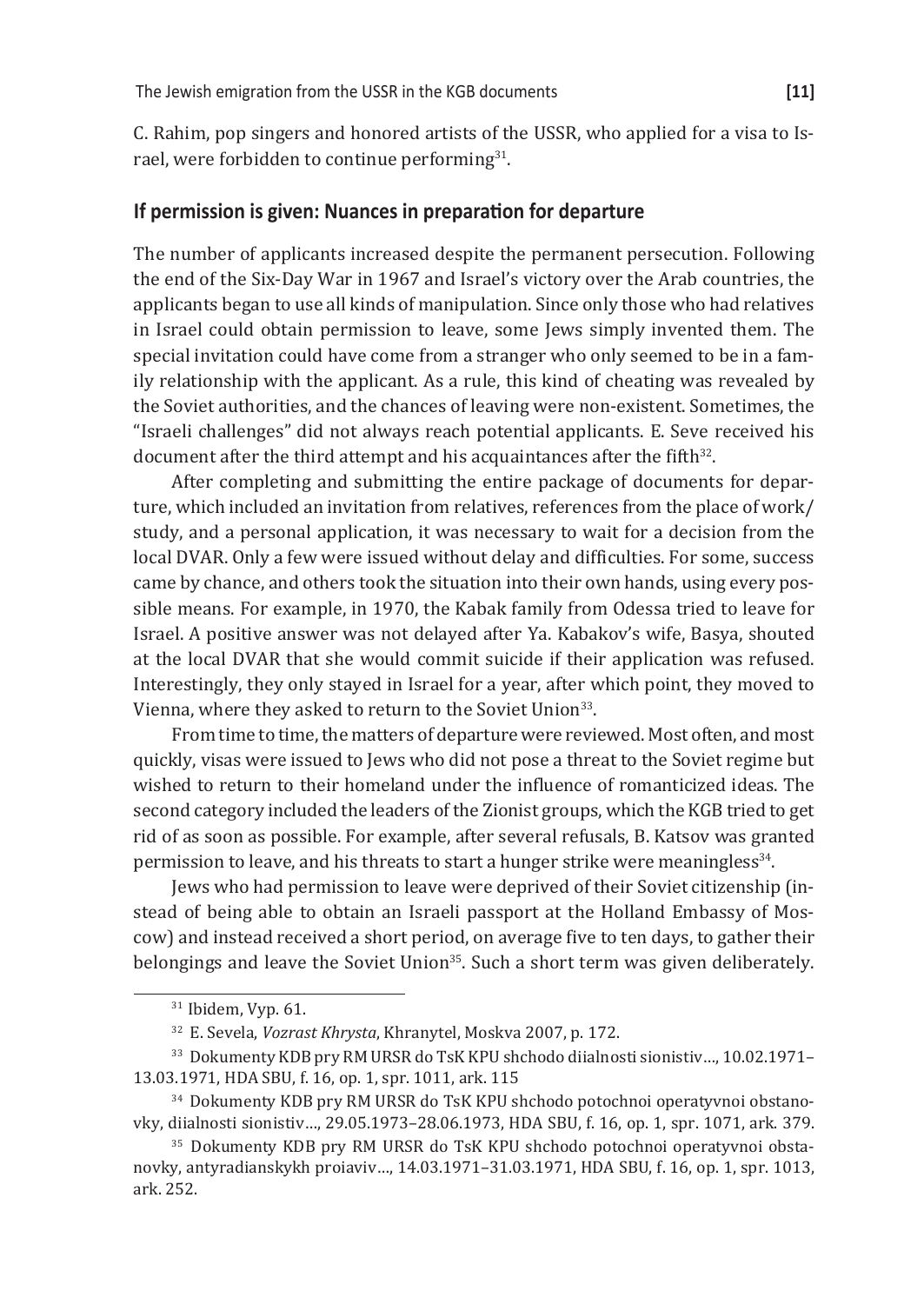A person who had to travel in a hurry would not able to collect their things in an organized fashion, successfully "sell" the apartment (the order for the apartment – a document about the owner – just passed on to someone else for some reward)<sup>36</sup>, say goodbye to friends, or collect provocative information about the realities of life in the Soviet Union.

The last thing that could irritate the state security authorities was the conduct of the person leaving. At first, it might be a gathering in an apartment or yard: "a dinner, children who were playing outside and a deep understanding that you will never see them again"37. Later, there might be demonstrations at the checkpoint of departure from the USSR, where dozens of people sometimes gathered. For example, on the initiative of E. Spivakovsky on March 8–9, 1971, a group of Kharkiv refusers was sent to Moscow for Balabanov's departure to Israel<sup>38</sup>. Later, similar measures were limited to the KGB ruling on participation in the gathering of no more than ten people. According to the decision of the Ministry of Internal Affairs of the USSR from 1978, the visa could be rejected if the person was followed by a collective demonstration<sup>39</sup>.

If the departure process posed considerable difficulties, even greater challenges were faced by the Jews who awaited a response after the departure papers were submitted. Due to the absence of a timetable for response in Soviet law, many applicants waited for years, even decades $40$ . The dismissal from their usual places of work, being thrown out of university, persecution by the KGB – the life of the Jews became an unbearable existence and a constant struggle to re-submit documents to the DVAR. Requirements for the pre-determined visa waiting period were unsuccessful: the Soviet Union Minister of Internal Affairs B. Shumilin stated that the request could not be satisfied<sup>41</sup>.

# **Reasons why a person might become a "refusnik"**

A similar fate was shared by those Jews to whom the answer came with one short word: "rejection". The reason for refusal was reported by DVAR. Among the explanations were a variety of options:

– If the person was employed in a factory that used classified technology, produced classified goods, or possessed "classified information"; likewise, if a person served in a military unit and was therefore acquainted with "military classified information", then they were denied "regime reasons". In the KGB documents,

41 "Khronyka Tekushchykh Sobytyi", Vyp. 51., http://hts.memo.ru, [accessed: 7.02.2019].

<sup>&</sup>lt;sup>36</sup> Viktoriia Senyk (1964 r. n.), zapysala Nataliia Danyliv, 2 sichnia 2018 r.

<sup>&</sup>lt;sup>37</sup> Ibidem.

<sup>&</sup>lt;sup>38</sup> Dokumenty KDB pry RM URSR do TsK KPU shchodo diialnosti sionistiv..., 10.02.1971-13.03.1971, HDA SBU, f. 16, op. 1, spr. 1011, ark. 241.

<sup>39</sup> Dokumenty KDB pry RM URSR do TsK KPU shchodo potochnoi operatyvnoi obstanovky; diialnosti sionistiv…, 13.05.1978–30.12.1978, HDA SBU, f. 16, op. 1, spr. 1149, ark. 177. <sup>40</sup>Leonid Stonov (1932 r. n.), zapysala Nataliia Danyliv, 3 sichnia 2018 r.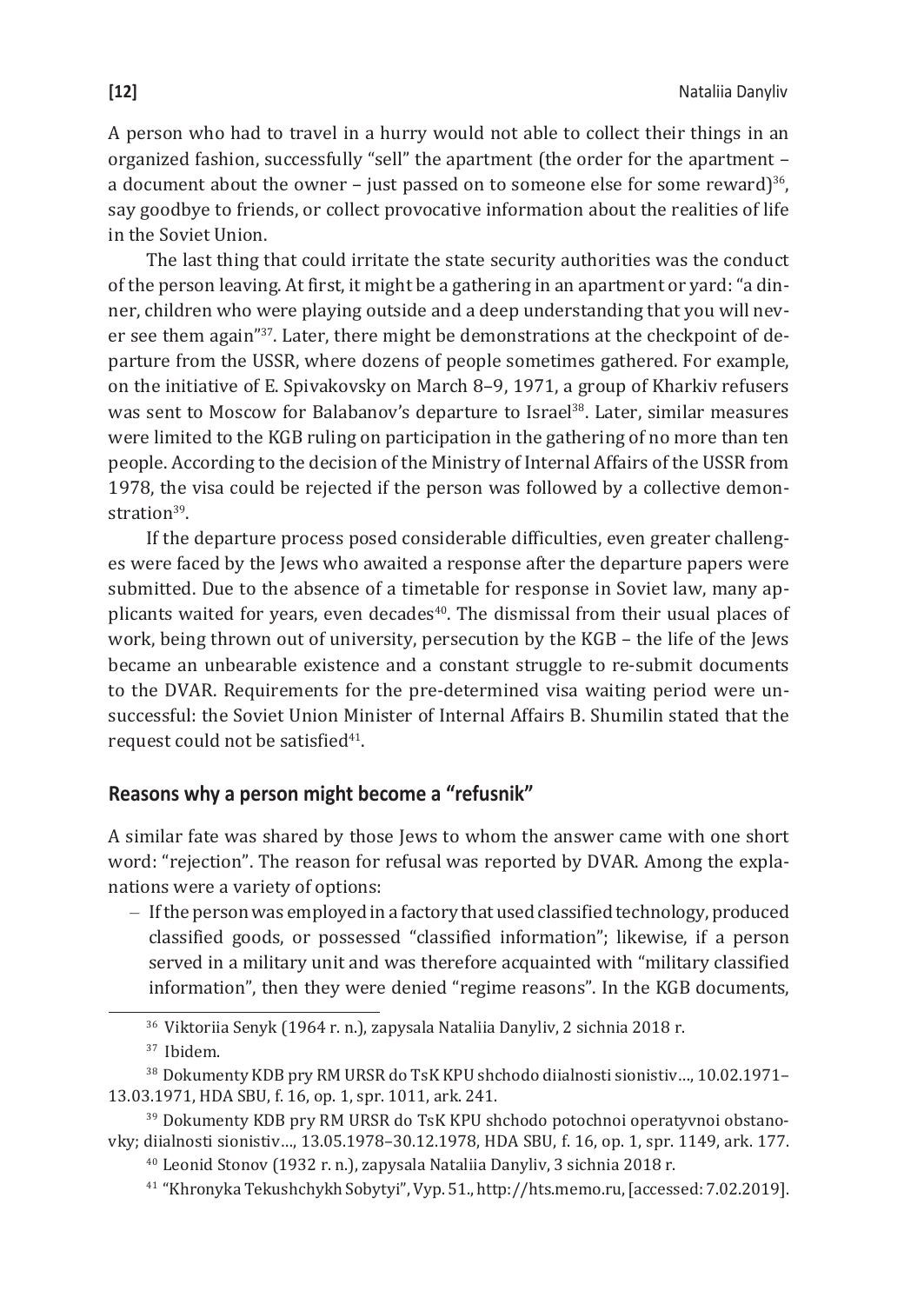there are thousands of refusals for this reason. "I worked at a chemical laboratory on the development of pesticides, which is why I got my first refusal", says L. Stonov<sup>42</sup>.

- "Operational reasons" denied all those Jews who, according to the KGB, represented the most active part of the Jewish population<sup>43</sup>.
- The "availability of valuable specialists" in the field of medicine, science, and culture was also given as a reason. The loss of specialists and search for new ones were not profitable for the Soviet Union: it took into account the state costs of education and the personal diligence and excellent skills often possessed by the representatives of Jewish nationality. A high percentage of Jews worked in research centers and educational institutions of various categories. Among the  $122,700$  researchers, there were  $9,354$  Jews with a doctorate<sup>44</sup>. A small proportion of Jewish representatives also worked in one position or another in the Union Ministries (see Appendix 2)45.
- A similar situation was found in the case of the "presence of conscripts and military servicemen" who, by the Soviet military law, were obliged to serve "their homeland"46.
- There were also "unreasonable requests for "family reunification". The Soviet authorities had information about the presence of "invented relatives" and, therefore, about falsified requests. Visas were not always granted to those applicants who did not intend to remove all other family members from the Soviet Union in the future, especially when it came to older people. Since 1978, the organization of the departure of the applicant's "parents" had become a ne- $\text{cessit}y^{47}$ . The departure of an individual representative from a family was interpreted by the Soviet authorities not as a "family reunion" but as a "family separation"48.
- The classification of "inappropriate" did not explain the reason for the refusal at all. "From the state's point of view, your request is inappropriate, and it was not possible to challenge this decision"49.

If the term "poor relatives" was used in the Soviet terminology, it indicated that one of the family members did not have permission to leave. For example, a father might not allow a child to leave because he would be left with his second wife and

<sup>47</sup> Ibidem.

48 Dokumenty KDB URSR na adresu TsK KPU shchodo potochnoi operatyvnoi obstanovky, diialnosti sionistiv…, 4.07.1979–31.08.1979, HDA SBU, f. 16, op. 1, spr. 1158, ark. 220.

<sup>42</sup>Leonid Stonov (1932 r. n.), zapysala Nataliia Danyliv, 3 sichnia 2018 r.

<sup>43</sup> Dokumenty KDB pry RM URSR do TsK KPU shchodo potochnoi operatyvnoi obstanovky, diialnosti sionistiv…, 4.07.1976–2.09.1976, HDA SBU, f. 16, op. 1, spr. 1108, ark. 165–166.

<sup>44</sup>Ibidem, ark. 246.

<sup>&</sup>lt;sup>45</sup> Ibidem, ark. 165-166.

<sup>&</sup>lt;sup>46</sup> Ibidem.

<sup>49</sup> Leonid Stonov (1932 r. n.), zapysala Nataliia Danyliv, 3 sichnia 2018 r.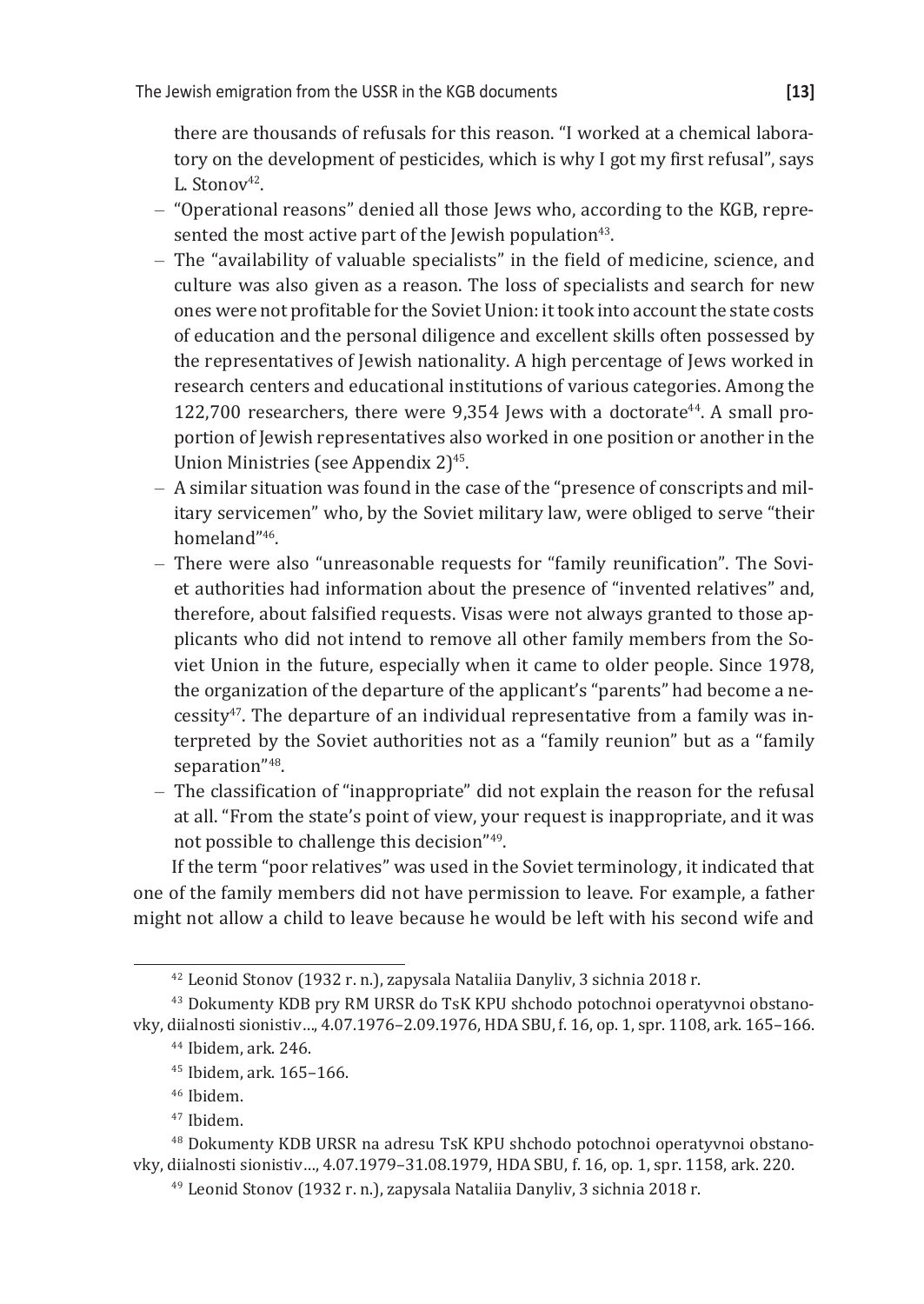extended family obligations<sup>50</sup>. P. Solodnikov, a resident of Chernivtsi, could not leave due to the disagreement of his wife's relatives.

Among other things, there were unforeseen failures. In some cases, the personal mood of a DVAR employee could also be crucial. For example, the chief of the Leningrad DVAR, V. Bokov, referred to the denial of ratification by the United States of America of the SALT-2 Treaty in 1979 as grounds for a refusal to issue a visa. Another DVAR inspector responded sharply to a statement from 170 refusers who needed written copies of the reason their requests to leave were refused: "Your scribbles will not help you. I spit on your statements. I advise you to go nowhere, not write or not complain. We will keep you as long as we need".

A Jew who was denied a visa was called a "Refusnik". In most cases, the desire to travel to Israel was transformed into the main purpose of this person's life, and after applying, they often unconsciously embarked on a full-fledged struggle against the Soviet power. Collective demands or personal manifestations became commonplace. For example, on October 17, 1971, the filmmaker M. Kalik, who was denied a visa, returned to the Presidium of the USSR Order of Honor, which he was awarded for his services in the development of the Soviet cinema on June 8, 1960<sup>51</sup>.

Every "dangerous" Jew had a case file with all the necessary items: birth details, party affiliation, place of work, and information about past and present activities describing "illegal" actions. In addition to expulsion from the university and dismissal from work mentioned above, KGB agents used other methods of punishment, including the following:

- "Preventive conversation" meant that the person could be stopped on the street and taken to the police station to hold the so-called preventive conversation. A conversation such as this was conducted with M. Dagan, the head of the Institute of Semiconductors of the USSR Academy of Sciences, who allegedly "over-promoted persons of Jewish descent", favoring them for employment, obtaining scientific degrees, and publishing articles in scientific journals<sup>52</sup>.
- Blackmail was also possible. They could blackmail anyone with anything, from dismissal to jail, such as P. Abramovich was threatened with for teaching Hebrew53.
- Mental hospitals were used as a punishment as well. This occurred with Pargamanik (name not specified), who was placed in a psychiatric hospital for being a "cheap parasite"54.

<sup>&</sup>lt;sup>50</sup> Ibidem.

<sup>51</sup>"Khronyka Tekushchykh Sobytyi", Vyp. 22., http://hts.memo.ru, [accessed: 7.02.2019].

<sup>52</sup> Dokumenty KDB pry RM URSR do TsK KPU shchodo potocheoi operatyvnoi obstanovky, antyradianskykh proiaviv…, 2.01.1973–21.02.1973, HDA SBU, f. 16, op. 1, spr. 1063, ark. 88.

<sup>53</sup>"Khronyka Tekushchykh Sobytyi", Vyp. 61., http://hts.memo.ru, [accessed: 7.02.2019].

<sup>&</sup>lt;sup>54</sup> Dokumenty KDB pry RM URSR do TsK KPU shchodo diialnosti sionistiv; operatyvnoi diialnosti sered predstavnykiv naukovoi ta tvorchoi intelihentsii…, 18.05.1977–29.12.1977, HDA SBU, f. 16, op. 1, spr. 1138, ark. 243.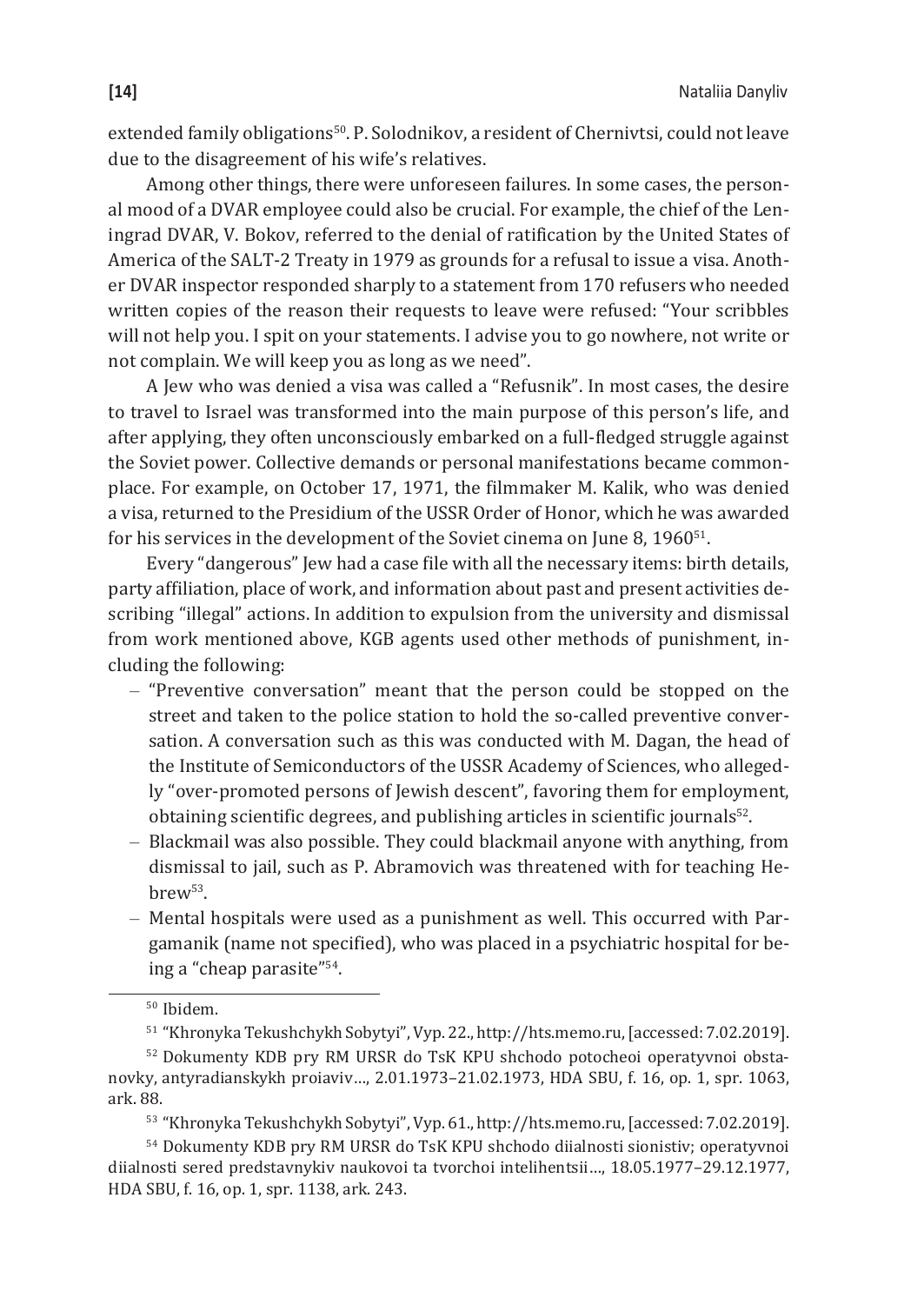– There was also imprisonment for a term of six months to seven years with exile or for a term of two to five years without exile. This could be blamed on Art. 70 of the Criminal Code of the RSFSR (Article 190-1 of the Criminal Code of the USSR), which mandated imprisonment for "Anti-Soviet agitation and propaganda, spread for the same purposes of slanderous fabrications that defame the Soviet state and social order, and at the same time distribution, production or storage for the same purpose in writing, printing or another form of works of the same content". Due to the advent of extensive material and financial assistance from Jews outside the Soviet Union, the law was corrected. From January 1, 1984, "the same actions committed with the use of funds or other material assets received from foreign organizations or persons acting in the interests of these organizations, shall be punishable by imprisonment for a term of three to ten years and imprisonment or a term of two to five years without exile"<sup>55</sup>.

There were cases when, at the end of the working day, "refusers" who were waiting for admission in one instance or another were pushed into a bus, taken outside the city, and left there. For example, in 1972, a group of Jews was taken 60 km away from Moscow, where they were left in the middle of the forest. The same night, a press conference was held at V. Slepak's apartment. The following day, newspapers and radio stations in Western Europe reported the incident. Photos of the beaten Jews spread across the world<sup>56</sup>.

Anyone might fall under the KGB's heavy hand. An interesting incident occurred in 1974, when KGB officers arrested a musician on the "Danube" steamboat, G. Henkin, accusing him of spying and money fraud<sup>57</sup>.

"Refusniks" were also connected to the representatives of the "evil Zionists" when they could no longer reconcile themselves to their status and began their struggle. One of the letters stated that the author "initially wanted to leave peacefully and quietly", but the inactivity of the DVAR employees, who did not provide any response to the submitted documents for two years, provoked him to take action: "This case is pushed me into the path of struggle"58.

On May 5, 1971, Israel passed a law granting citizenship to all repatriated Jews without exception. This alarmed the Soviet authorities, who believed that the document only "promoted" an increase in emigration sentiment<sup>59</sup>. To prevent an increase in the number of applicants for departure, advocacy has gained momentum, and the Israeli policy was characterized as aggressive and dangerous. In 1975, a separate department was set up under the KGB to discredit the Israeli intelligence

<sup>&</sup>lt;sup>55</sup> Uholovnyi kodeks RSFSR ot 27 oktiabria 1960 h. (UK RSFSR), http://www.garant.ru/, [accessed: 25.12.2019].

<sup>56</sup>"Khronyka Tekushchykh Sobytyi", Vyp. 23., http://hts.memo.ru, [accessed: 7.02.2019].

<sup>57</sup> Dokumenty KDB pry RM URSR do TsK KPU shchodo potochnoi operatyvnoi obstanovky; diialnosti sionistiv…, 13.05.1975–3.07.1975, HDA SBU, f. 16, op. 1, spr. 1106, ark. 123.

<sup>58</sup>"Khronyka Tekushchykh Sobytyi", Vyp. 28., http://hts.memo.ru, [accessed: 7.02.2019].

<sup>&</sup>lt;sup>59</sup> Dokumenty KDB pry RM URSR do TsK KPU shchodo diialnosti sionistiv..., 10.06.1971-12.07.1971, HDA SBU, f. 16, op. 1, spr. 1018, ark. 421.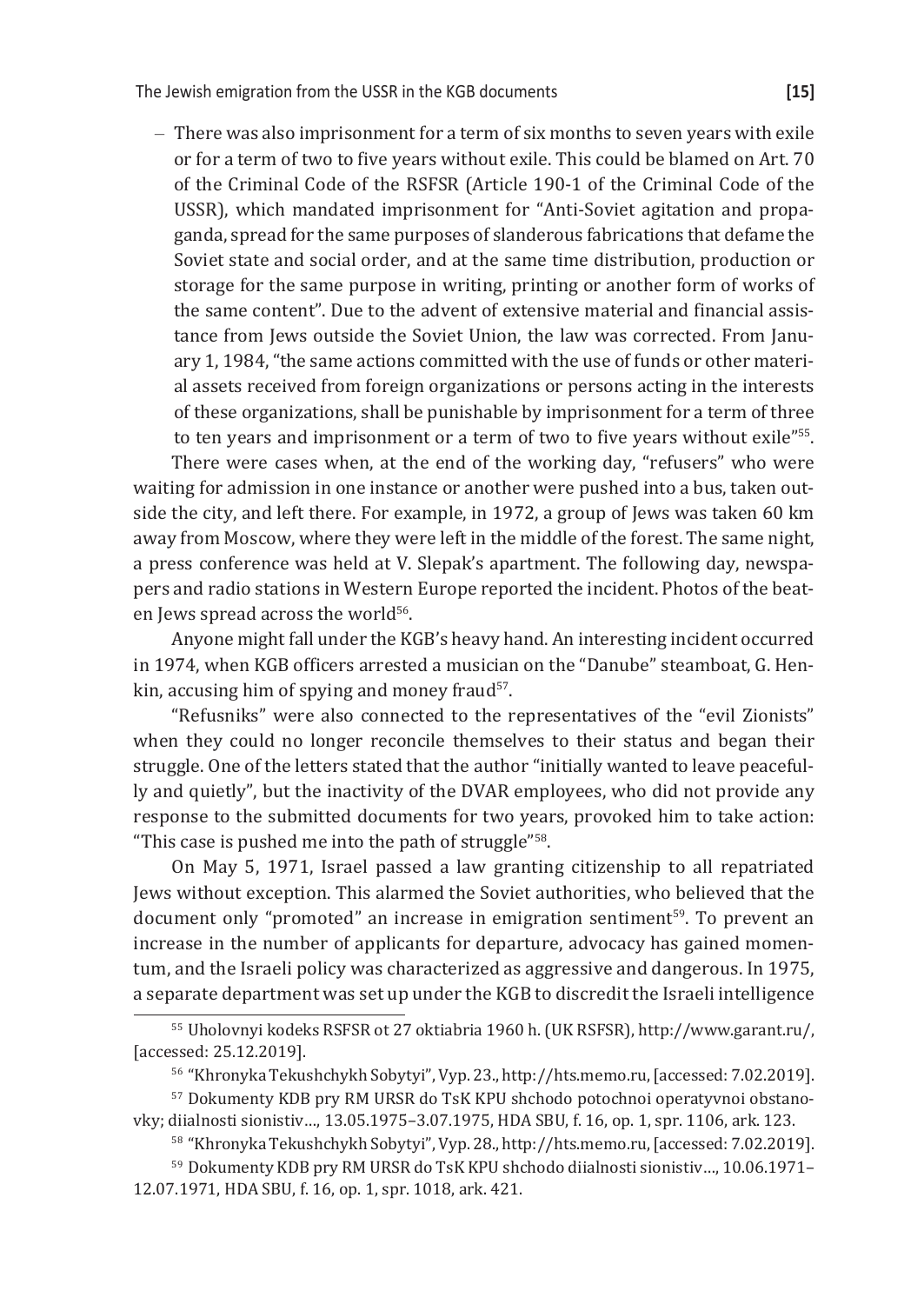services and develop a new plan to strengthen the fight against "Jewish extremism inside the country"60.

# **Use of spies**

In addition to the standard forms of propaganda, the Soviet authorities practiced total control over the personal lives of all members of society. Even the confidants could be spies and "leak" information to KGB. Documents often mention the person as "our employee", "our agent", or a person under a pseudonym. For example, in 1976, a resident of Moscow, V. Albrecht, came to Kyiv to meet the so-called "Kyiv extremists", among whom were the special KGB agents "Friend", "Bold", and "Lama"61. The whole meeting was recorded on a voice recorder for further analysis by KGB officers. Subsequently, in 1978, the KGB launched another campaign to promote not only Kislik (name not established) but also the next challenger to the leadership of the Zionists of Kyiv, Albert (name not established). In the end, this action was well developed because both were later considered to be KGB spies. Kislik sent his proxy to Israel in 1978, who was, as it turned out, an actual KGB agent, to convince local political circles that Albert was a  $spy^{62}$ . "At the same time, work is being done to strengthen the leading position of our proven operational source among 'refusers' with the aim of 'exerting beneficial effects on them,'" the KGB documents say. In the end, Kislik, without realizing it himself, supported the KGB-controlled person in the leadership position among the "Refusniks". On the other hand, like-minded individuals such as Albert, Pargamannik, and Herzberg (names not established) were suspected of "impurity"<sup>63</sup>.

# **Summary**

In 1948, when the State of Israel's proclamation took place, the country's population was 806,000, while today, there are more than 7 million. Nine out of ten Jewish Israelis are either immigrants or descendants of first- or second-generation immigrants. As we can see, the authorities of the young country have worked hard to repatriate a large proportion of the Jews scattered throughout the world.

The greatest increase was expected from the Soviet Union, where the Jews made up a large proportion of society. However, there was constant persecution, particularly during Stalin's era, and significant restrictions on the immigration to a permanent place of residence in Israel in the later period by the party nomenclature, which

<sup>60</sup> Dokumenty KDB pry RM URSR do TsK KPU shchodo potochnoi operatyvnoi obstanovky; diialnosti sionistiv…, 13.05.1975–3.07.1975, HDA SBU, f. 16, op. 1, spr. 1106, ark. 123.

<sup>61</sup> Dokumenty KDB pry RM URSR do TsK KPU shchodo potochnoi operatyvnoi obstanovky; diialnosti sionistiv…, 20.09.1976–28.10.1976, HDA SBU, f. 16, op. 1, spr. 1123, ark. 284.

<sup>&</sup>lt;sup>62</sup> Dokumenty KDB pry RM URSR do TsK KPU shchodo diialnosti sionistiv..., 13.02.1978-12.04.1978, HDA SBU, f. 16, op. 1, spr. 1142, ark. 61.

<sup>63</sup> Ibidem, ark. 329.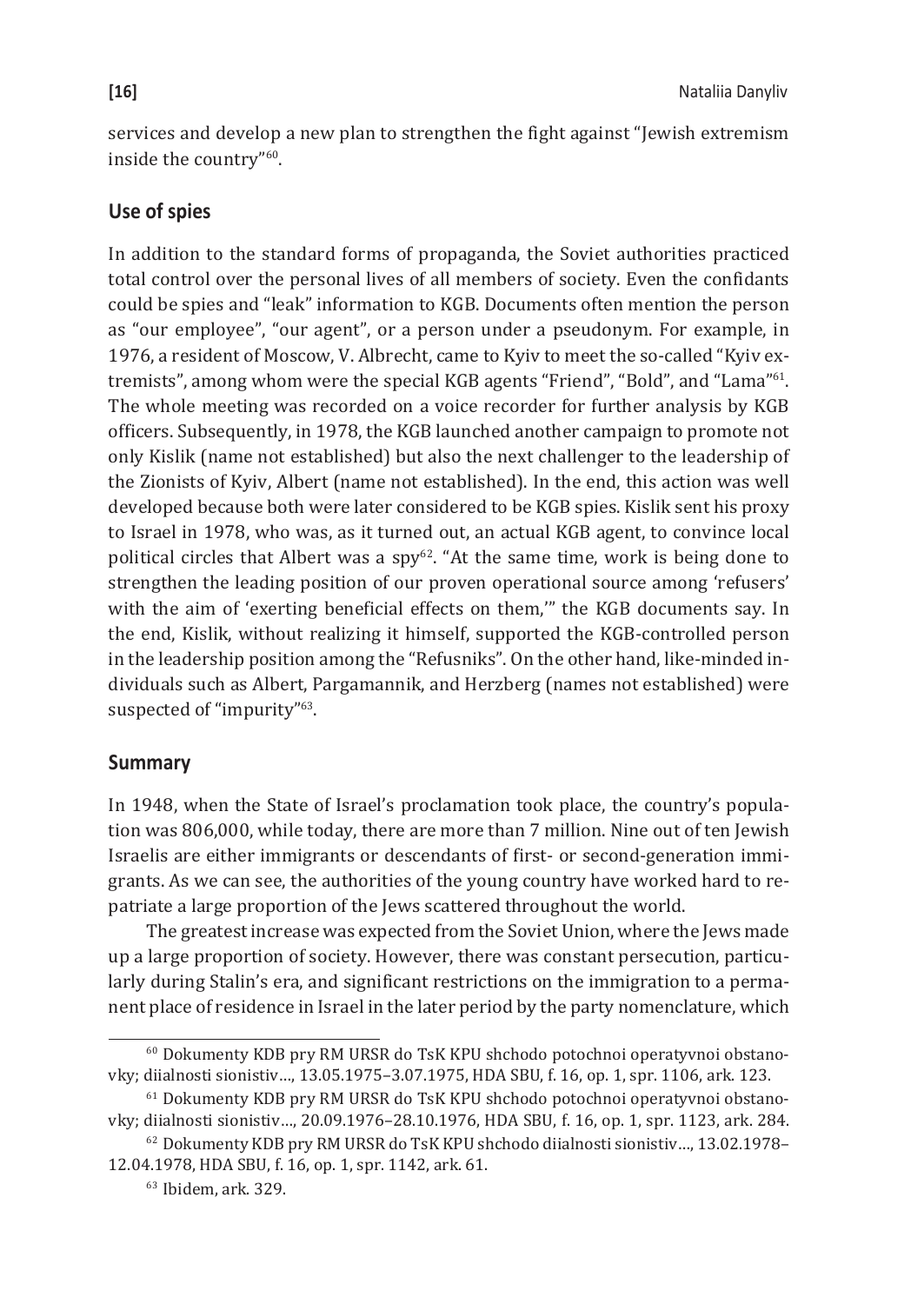in every way tried to avoid both the beginning and, subsequently, the rapid development of this irreversible process.

The overwhelming majority of applicants received a refusal after submitting their travel documents to Israel, the reasons for which were not clearly stated by the DVAR staff: "for reasons of regime"; "for operational reasons"; "availability of valuable specialists" in the field of medicine, science, culture; "presence of conscripts"; "unreasonable requests for "family reunification"; classified "inappropriate". However, despite the refusals, people continued to fight for their right to leave under their newly formed "refusnik" status. Of course, such individuals were subjected to a variety of persecution by the Soviet authorities, ranging from direct threats to actual imprisonment or exile in labor camps. The recently declassified KGB documents also provide information on the use of various propaganda techniques to depopulate emigration intentions. The spy system involved was not only to control but also to bring misinformation into the development and engagement of local Jewish communities. However, despite these and other forms of punishment and restraint, the number of those wishing to leave the Soviet Union increased steadily.

# **References**

- Beyer G., *The Evolving United States Response to Soviet Jewish Emigration*, "Journal of Palestine Studies" 1991, Vol. 21, No. 1.
- Dokumenty KDB pry RM URSR do TsK KPU shchodo diialnosti sionistiv…, 10.02.1971– 13.03.1971, HDA SBU, f. 16, op. 1, spr. 1011.
- Dokumenty KDB pry RM URSR do TsK KPU shchodo potochnoi operatyvnoi obstanovky, antyradianskykh proiaviv…, 14.03.1971–31.03.1971, HDA SBU, f. 16, op. 1, spr. 1013.
- Dokumenty KDB pry RM URSR do TsK KPU shchodo diialnosti sionistiv…, 10.06.1971– 12.07.1971, HDA SBU, f. 16, op. 1, spr. 1018.
- Dokumenty KDB pry RM URSR do TsK KPU shchodo potocheoi operatyvnoi obstanovky, antyradianskykh proiaviv…, 2.01.1973–21.02.1973, HDA SBU, f. 16, op. 1, spr. 1063.
- Dokumenty KDB pry RM URSR do TsK KPU shchodo potochnoi operatyvnoi obstanovky, diialnosti sionistiv…, 29.05.1973–28.06.1973, HDA SBU, f. 16, op. 1, spr. 1071.
- Dokumenty KDB pry RM URSR do TsK KPU shchodo potochnoi operatyvnoi obstanovky; diialnosti sionistiv…, 13.05.1975–3.07.1975, HDA SBU, f. 16, op. 1, spr. 1106.
- Dokumenty KDB pry RM URSR do TsK KPU shchodo potochnoi operatyvnoi obstanovky, diialnosti sionistiv…, 4.07.1976–2.09.1976, HDA SBU, f. 16, op. 1, spr. 1108.
- Dokumenty KDB pry RM URSR do TsK KPU shchodo potochnoi operatyvnoi obstanovky; diialnosti sionistiv…, 20.09.1976–28.10.1976, HDA SBU, f. 16, op. 1, spr. 1123.
- Dokumenty KDB pry RM URSR do TsK KPU shchodo diialnosti sionistiv; operatyvnoi diialnosti sered predstavnykiv naukovoi ta tvorchoi intelihentsii…, 18.05.1977– 29.12.1977, HDA SBU, f. 16, op. 1, spr. 1138.
- Dokumenty KDB pry RM URSR do TsK KPU shchodo diialnosti sionistiv…, 13.02.1978– 12.04.1978, HDA SBU, f. 16, op. 1, spr. 1142.
- Dokumenty KDB pry RM URSR do TsK KPU shchodo potochnoi operatyvnoi obstanovky; diialnosti sionistiv…, 13.05.1978–30.12.1978, HDA SBU, f. 16, op. 1, spr. 1149.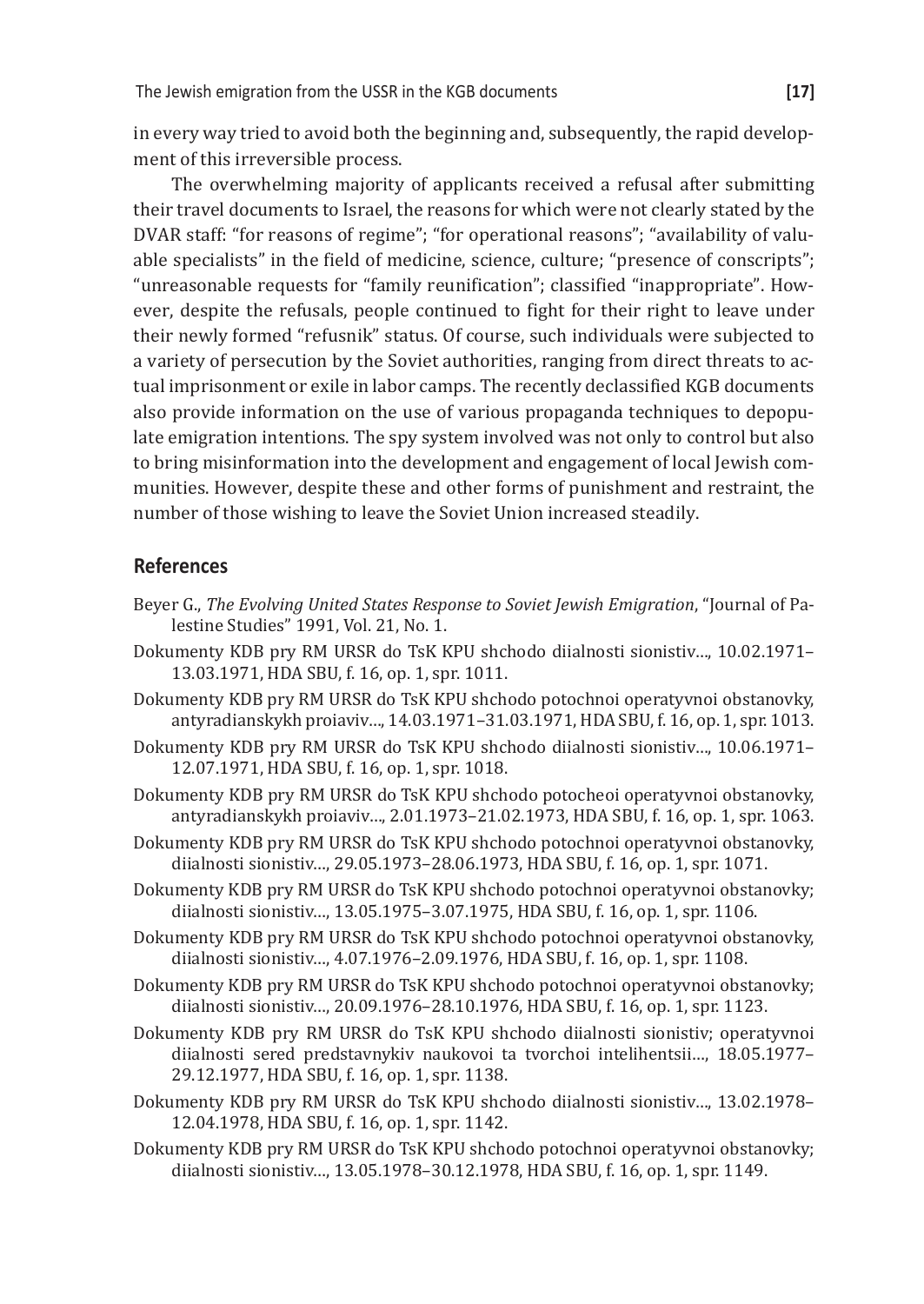- Dokumenty KDB URSR na adresu TsK KPU shchodo potochnoi operatyvnoi obstanovky, diialnosti sionistiv…, 4.07.1979–31.08.1979, HDA SBU, f. 16, op. 1, spr. 1158.
- Evrard J., *Human Rights in the Soviet Union: The Policy of Dissimulation*, "DePaul Law Review" 1980, Vol. 29, No. 3.
- "Khronyka Tekushchykh Sobytyi", Vyp. 17., http://hts.memo.ru, [accessed: 7.02.2019]. "Khronyka Tekushchykh Sobytyi", Vyp. 18., http://hts.memo.ru, [accessed: 7.02.2019]. "Khronyka Tekushchykh Sobytyi", Vyp. 22., http://hts.memo.ru, [accessed: 7.02.2019]. "Khronyka Tekushchykh Sobytyi", Vyp. 23., http://hts.memo.ru, [accessed: 7.02.2019]. "Khronyka Tekushchykh Sobytyi", Vyp. 28., http://hts.memo.ru, [accessed: 7.02.2019]. "Khronyka Tekushchykh Sobytyi", Vyp. 51., http://hts.memo.ru, [accessed: 7.02.2019]. "Khronyka Tekushchykh Sobytyi", Vyp. 53., http://hts.memo.ru, [accessed: 7.02.2019]. "Khronyka Tekushchykh Sobytyi", Vyp. 54., http://hts.memo.ru, [accessed: 7.02.2019]. "Khronyka Tekushchykh Sobytyi", Vyp. 57., http://hts.memo.ru, [accessed: 7.02.2019]. "Khronyka Tekushchykh Sobytyi", Vyp. 61., http://hts.memo.ru, [accessed: 7.02.2019].
- Kosharovskyi Y., *My snova evrey. Ocherky po ystoryy syonystskoho dvyzhenyia v Sovetskom Soiuze*, Yzrayl, Yerusalym 2007.
- *Kto y kak emyhryroval yz SSSR*, https://news.rambler.ru/other/38016126-kto-i-kakemigriroval-iz-sssr/, [accessed: 18.05.2019].
- Leonid Stonov (1932), Mizhnarodnyi dyrektor Biuro z prav liudyny i dotrymannia zakonnosti v kolyshnomu Radianskomu Soiuzi, prezydent Amerykanskoi Asotsiatsii yevreiv z kolyshnoho SRSR, "vidmovnyk", zapysano Nataleiu Danyliv, 3 sichnia 2018 r.
- Mykhailo Dorfman (1954), pysmennyk ta publitsyst, zapysano Nataleiu Danyliv, 18 kvitnia 2018 r.
- Rutland S., *Conflicting Visions: Debates Relating to Soviet Jewish Emigration in the Global Arena*, "East European Jewish Affairs" 2017, No. 47.
- Sevela E., *Vozrast Khrysta*, Khranytel, Moskva 2007.
- Uholovnyi kodeks RSFSR ot 27 oktiabria 1960 h. (UK RSFSR), http://www.garant.ru/, [accessed: 25.12.2019].
- Viktoriia Senyk (1969) personalni dani na vymohu respondentky zmineni, zapysano Nataleiu Danyliv, 2 sichnia 2018.
- *Zghadaty vse: Emihratsiia z SRSR*, https://24tv.ua/zgadati\_vse\_emigratsiya\_iz\_srsr\_n11- 19209, [accessed: 15.05.2019].
- Zysels Y., *Nekotorye aspekty myhratsyy evreev Ukrayny* [in:] *Doklady na Vosmoi Ezhehodnoi mezhdunarodnoi mezhdystsyplynarnoi konferentsyy po yudayke*, Y. Zysels (ed.), Siefer, Moskva 2001.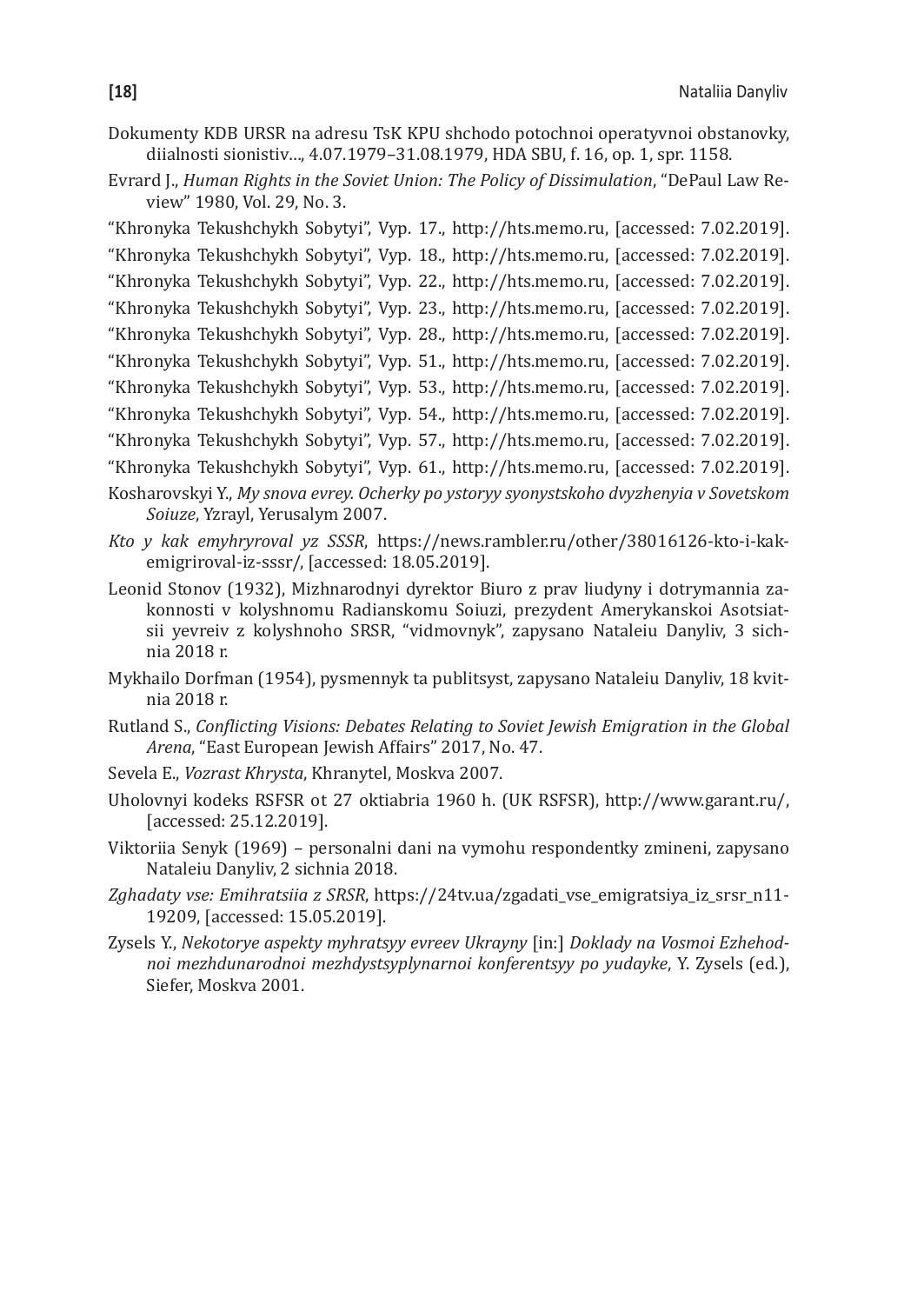| <b>Census Data</b>  | 1959        | 1969        | 1979        | 1989        |
|---------------------|-------------|-------------|-------------|-------------|
| Soviet Union (all)  | 208,826,650 | 241,720,134 | 262,084,654 | 285,742,511 |
| USSR (all)          | 41,869,046  | 47,126,517  | 49,609,333  | 51,452,034  |
| Soviet Union (jews) | 2,267,814   | 2,148,917   | 1,807,876   | 1,449,063   |
| USSR (jews)         | 840,311     | 775,993     | 632,610     | 550,709     |

**Appendix 1. Number of Jews in the USSR (based on the data on population census in 1959, 1969, 1979, and 1989)<sup>64</sup>**

**Appendix 2. A list of Ministries in the USSR with the total number of specialists (with higher education) and the total number of Jewish specialists (with higher education)<sup>65</sup>**

| Name of the Ministry<br>in the USSR                  | <b>Total number</b><br>of specialists<br>(with higher<br>education) | <b>Total number</b><br>of Jewish specialists<br>(with higher<br>education) | The total number<br>of Jewish specialists<br>(with higher educa-<br>tion) in percentage<br>terms |
|------------------------------------------------------|---------------------------------------------------------------------|----------------------------------------------------------------------------|--------------------------------------------------------------------------------------------------|
| <b>Ministry of Commerce</b>                          | 23,717                                                              | 2,096                                                                      | 8.9%                                                                                             |
| <b>Ministry of Social Security</b>                   | 1,892                                                               | 138                                                                        | 7.3%                                                                                             |
| <b>Cinematography Committee</b>                      | 1,704                                                               | 228                                                                        | 13.4 %                                                                                           |
| <b>Physical Culture and Sports</b><br>Committee      | 1,272                                                               | 885                                                                        | 69.6%                                                                                            |
| <b>Ministry of Culture</b>                           | 18,437                                                              | 2,054                                                                      | 11.1%                                                                                            |
| <b>Ministry of Higher and Secondary</b><br>Education | 39,397                                                              | 2,065                                                                      | 5.2%                                                                                             |
| <b>Ministry of Public Utilities</b>                  | 13,211                                                              | 2,079                                                                      | 15.7%                                                                                            |
| <b>Ministry of Health</b>                            | 125,882                                                             | 17,081                                                                     | 13.5%                                                                                            |

<sup>64</sup>Naselenyia SSSR po dannym vsesoiuznoi perepysy. *Hosudarstvennyi komytet SSSR po statystyke: ynformatsyonno-yzdatelskyi tsentr*, Fynansy y statystyka, Moskva 1990, pp. 8, 9, 37.

<sup>&</sup>lt;sup>65</sup> Dokumenty KDB pry RM URSR do TsK KPU shchodo diialnosti sionistiv..., 10.02.1971-13.03.1971, HDA SBU, f. 16, op. 1, spr. 1011.